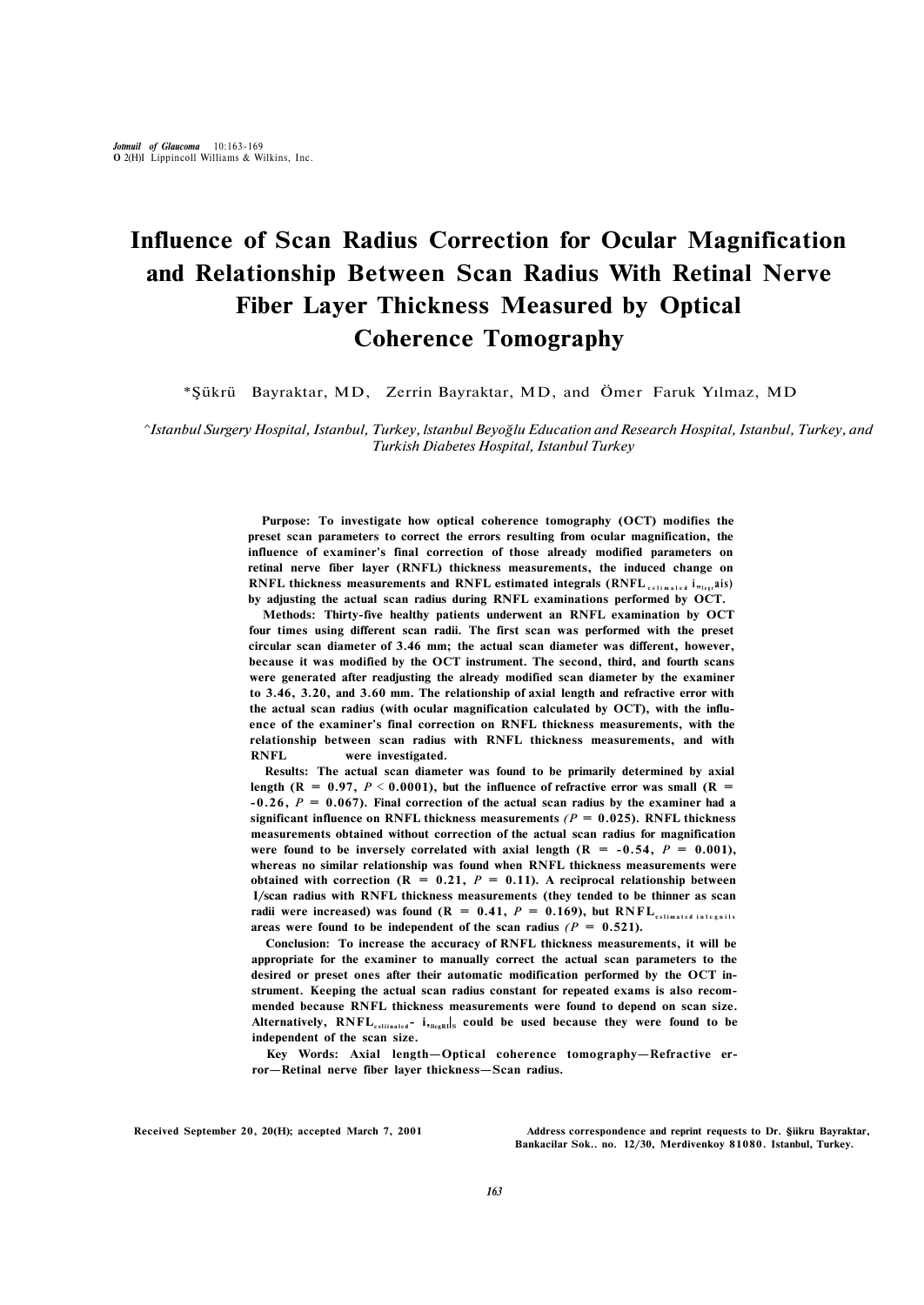Retinal nerve fiber layer (RNFL) thickness has been shown to be accurately measured by optical coherence tomography  $(OCT)$ .<sup>1"4</sup> Axial and lateral resolutions of the OCT instrument have been reported to be approximately 10 xm and reproducibility has been reported to be between 11 and 25  $\,$  xm.<sup>2,5</sup> Because of these advantages, OCT has been increasingly used for detection of new glaucoma cases and monitoring of established glaucoma cases.<sup>5-10</sup>

Some examiner-dependent issues of the OCT examination for RNFL investigation, such as the best clinically useful scan radius or diameter, have not been thoroughly studied. Because of the topographical anatomy of the human RNFL, the circumference and location of the scanning circle should be kept constant with respect to the optic nerve head over repeated measurements to decrease interobserver and intraobserver variability. The maintenance of a constant scan radius and circumference are also important for the development of normal databases.

When the patient's axial length and refractive error data were entered during an OCT examination, the preset scan radius was modified by the instrument. The aim of this automatic modification process was to cancel out the influence of magnification during the test. After modification of the preset parameters, the actual scan radius that was calculated by the software was displayed on the monitor.

This study was planned to investigate how the OCT instrument modifies the selected scan parameters (i.e., influence of factors such as axial length and refractive error on that modification process, the influence of corrections made by the operator to readjust the already modified scan radii to the preset or desired ones, the relationship between RNFL thickness measurements and the scan radius, and the usefulness of  $RNFLT_{es},$  ilmilod in eg, ais areas instead of RNFL thickness measurements as a measure of total nerve fiber count independent of the scan diameter).

## **PATIENTS AND METHODS**

Thirty-five healthy patients who were admitted to our eye clinic for the correction of their refractive errors were enrolled into this study. The following criteria were used for exclusion from the study: best-corrected visual acuity poorer than 20/20; macular or retinal disease interfering with fixation; media problems, such as cataracts and corneal or vitreus opacities; inadequate pupillary dilation (less than 5 mm); and definite or probable signs of glaucoma, such as intraocular pressure (IOP) greater than 17 mm Hg, glaucomatous optic disc changes (cup-to-disc ratio greater than or equal to 0.4 or asymmetric cup-to-

A routine ophthalmologic examination, including visual acuity testing, objective refraction with cycloplegia, biomicroscopic examination, IOP measurement by applanation tonometry, and a dilated fundus examination, especially of the optic disc, was performed in all patients before the RNFL thickness measurements. Axial length was also measured by A scan biometry before the OCT examination.

Twenty men and 15 women were enrolled into the study. Patient characteristics are shown in Table 1. The mean age was  $42.6 \pm 13.8$  years (range, 18-68 years). The mean spherical equivalent of the refractive error was  $-1.38 \pm 5.65$  diopters (D) (range,  $-6.50$  to  $+4.25$  D). The mean axial length was  $23.79 \pm 1.51$  mm (range, 21.08-26.82 mm).

Retinal nerve fiber layer thickness measurements were done by the commercially available optical coherence tomography device developed by Humhprey Instruments, (San Leandro, CA). This instrument, which uses the principle of low coherence interferometry, has been reported to measure RNFLT directly with a high degree of accuracy. It uses a low coherent diode light with a wavelength of 810 nm as a light source for scanning. Because the OCT device has several clinical applications, such as retinal disease, glaucoma, and anterior segment disease, several scanning modes are integrated in its software. For glaucoma detection and monitoring, use of circular scanning modes is recommended. The optic nerve head is located at the center of those circles, and images are taken from 100 points along the circumference. RNFLT at each of those 100 points can be automatically calculated by special software. Then sector (30°), quadrant (90°), and whole retinal averages are automatically calculated and displayed.

In this study, before initiating the scanning process, a personal file for the patient was created and included file number, name, date of birth, refraction, and axial length for the two eyes separately. The patient's pupils were dilated, and the patient was properly seated in the examination chair and asked to fixate on an internal yellow-green light. Then circular scans around the optic disc were obtained.

An operator monitoring the patient's fundus image on

|                                             | <b>TABLE</b> 1. <i>Patient characteristics</i> |                                |
|---------------------------------------------|------------------------------------------------|--------------------------------|
| <b>Characteristic</b>                       | Mean $\pm$<br>standard deviation               | Range                          |
| (yrs)<br>Age<br>Refractive error (diopters) | $42.6 \pm 13.8$<br>$-1.38 \pm 5.65$            | 18 to 68<br>$-6.50$ to $+4.25$ |
| Axial length (mm)                           | $23.79 \pm 1.51$                               | 21.08 to 26.82                 |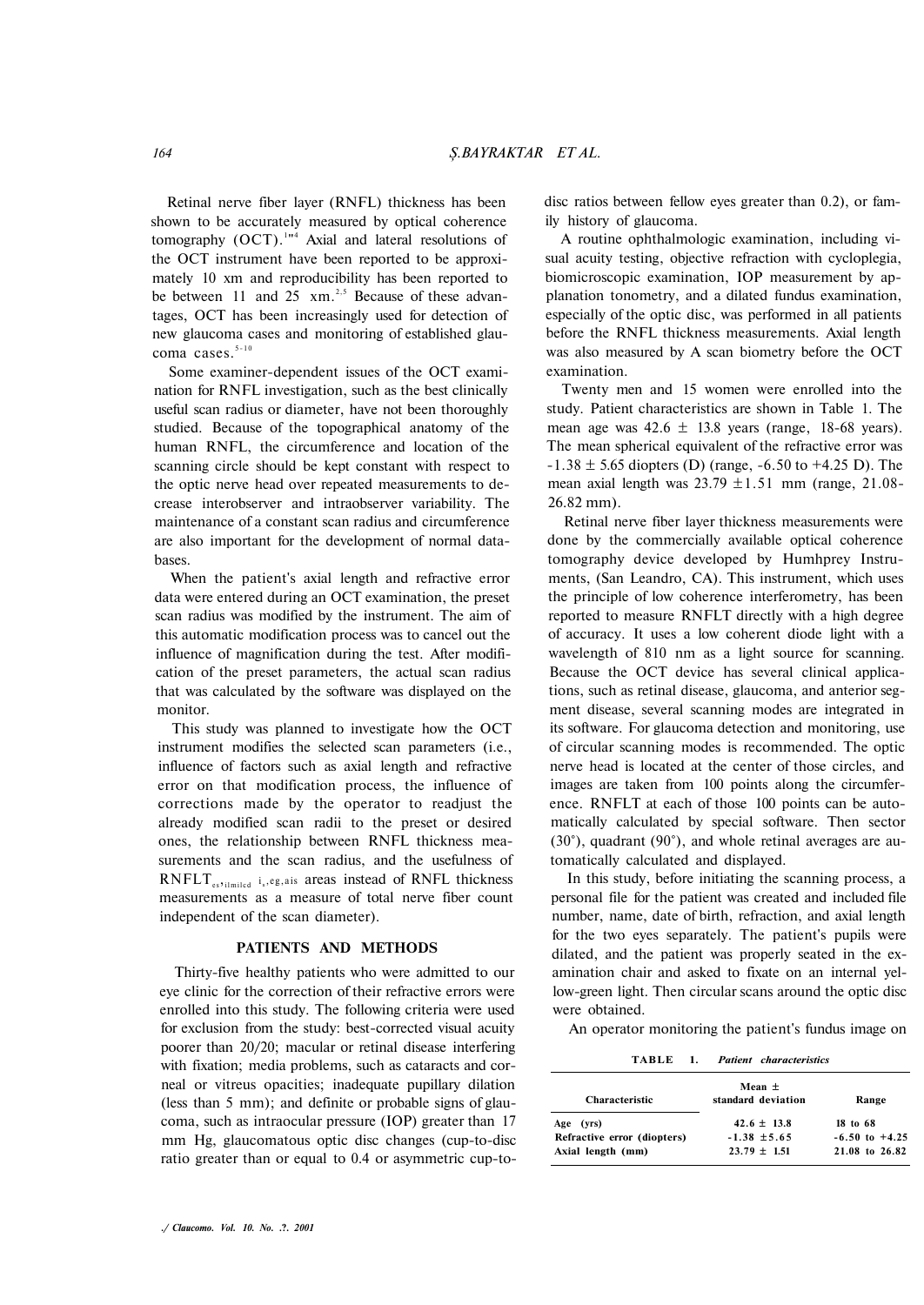a real-time infrared monitor could make fine adjustments using a control knob or a joystick to locate the optic nerve head exactly at the center of the circle selected for scanning. The time required to obtain a single scan was approximately 1 second, and during that time, the patient

the internal fixation light. The scans were accepted for the study only if the signal-to-noise ratio was greater than or equal to 56 dB because our previous observations showed that lower ratios were associated with reduced reproducibility and precision (unpublished data). Because patients with media opacities and poorly dilated pupils were excluded from the study, scans with high signal-to-noise ratios could be achieved in all eyes with fine focusing of a low coherence light beam on the RNFL. In addition to sharp focusing, equal illumination in all segments of the fundus image and complete elimination of eye and head movements were also essential for obtaining images of superior quality.

was asked not to blink and to maintain his or her gaze on

For this study, the scanning process was repeated at least four times for both eyes of each patient by using a different scan radius, diameter, and circumference. Adjustments of the scan radius, diameter, and circumference were done in the following steps. For the first scan, one of the most commonly used preset circular scanning modes (i.e., optic nerve head  $R = 1.73$  mm) was selected. In this mode, the preset scan radius was 1.73 mm, the diameter 3.46 mm, and th circumference 10.87 mm. However, actual projected scan radius, diameter, and circumference would be different from those preset values above because they were modified by the OCT instrument to reduce or eliminate the errors resulting from ocular magnification that occurred during the test. The actual projected scan radius would be automatically corrected by the OCT instrument and displayed on the monitor after the patient's axial length and refractive error data were entered. Therefore, because of that automatic modification, the first scan was obtained along different radii, diameters, and circumferences in each eye, despite the selection of the identical preset parameters.

By using an adjustment knob on the control panel of the instrument, the actual projected scan radius, already modified by the OCT software, was then adjusted (corrected) by the examiner to 1.73 mm, and a second scan was generated. Therefore, in all patients, the second scans were obtained along the identical and exact scan actual radius of 1.73 mm, diameter of 3.46 mm, and circumference of 10.87 mm. The examiner adjusted (corrected) the actual projected scan radius to 1.60 mm in each patient, and then the third scans were generated by using the identical actual scan radius of 1.60 mm, diameter of 3.20 mm, and corresponding scan circumference of 10.05 mm. Final scans were generated by using the identical actual projected scan radius of 1.85 mm, diameter of 3.70 mm, and scan circumference of 11.62 mm for each patient after adjustment (correction) made by the examiner.

## **Example**

For t,he particular eye of a patient whose axial length was 26 mm and refraction was -6 D, the sequence of scans would be as follows: first scan with actual projected radius of 1.82 mm, second scan with actual projected radius of 1.73 mm, third scan with actual projected radius of 1.60 mm, and fourth scan with actual projected radius of 1.80 mm. To decrease intermeasurement variability, the average of the thickness values obtained on each of the 100 points along the whole circumference of the circular scans (whole retinal averages) was used for data analysis and comparison in the current study. In the previous studies, the use of quadrant (90°) and sector (30°) averages was shown to be associated with considerably more variation and thus low reproducibility.<sup>25</sup>

#### **Data and Statistical Analysis**

To calculate the modification of the preset scan radius by the OCT instrument, the difference between actual projected scan radius and preset radius (1.73 mm) was calculated for each eye:  $radius_{div{\text{force}}}$  (mm) = radius **«cmal ( m m ) -** 1-73  **m m (radius preset )•** 

The relationship of axial length and refractive error with the actual projected scan radius (calculated by the OCT instrument and displayed on its monitor) was investigated by using single and multiple linear regression analysis. Then average RNFL thickness measurements obtained from the first (using the preset values, no correction by the examiner) and second (correction by the examiner and actual projected scan radius adjusted to 1.73 mm) scans were compared in each of the eyes with a paired-samples / test to find out the influence of actual scan radius correction by the examiner on RNFL thickness measurements. The differences in RNFL thickness measurements between those two scans were calculated for each eye, and their correlation with axial length and refractive error was also determined.

To investigate the influence of scan radius change on RNFL thickness measurements, the average RNFL thickness measurements obtained from the second, third, and fourth scans were compared for each eye by using a repeated-measures analysis of variance.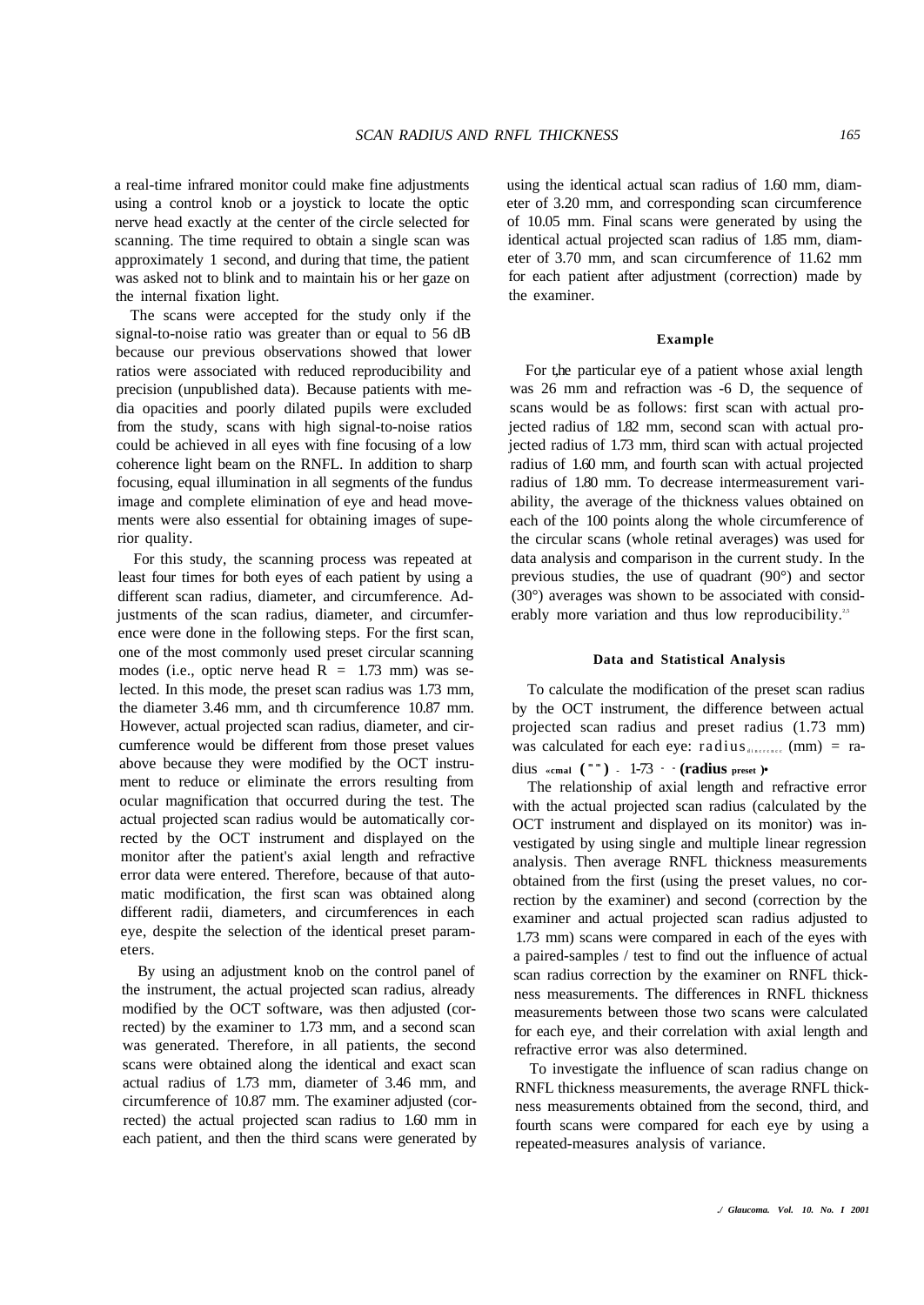Two assumptions were made: In the peripapillary area, there is no change in the total number of nerve fibers, and the RNFL spreads uniformly in each direction. It was then predicted that a reciprocal relationship should exist between RNFL thickness and I/scan radius. To test this model, a correlation analysis was performed between RNFL thickness measurements and 1/corresponding scan radii.

Finally, average RNFL thickness measurements obtained from the second, third, and fourth scans taken from each eye were multiplied with their corresponding scan circumferences to estimate the integral values of the total RNFL area:  $RNFLT_{\text{estimilcd inlegrals}} (xm^2) =$  $RNFLT_{average}$  (XM) x scan circumference (XM).

Then three different products calculated for the second, third, and fourth scans were compared by using a repeated-measures analysts of variance. All the statistical tests were performed by using the computer program SPSS for Windows Release 7.0 (SPSS Inc., Chicago, IL).

#### **RESULTS**

# **Modification of the Preset Scan Radius by the OCT Instrument, Influence of Axial Length, and Refractive Error**

Despite the selection of the preset radius of 1.73 mm, the actual projected scan radius that was calculated by the OCT instrument and displayed on the monitor was found to be between 1.51 and 1.87 mm  $(1.68 \pm 0.09 \text{ mm})$ for the study eyes. The mean difference between those actual projected scan radii with the preset value of 1.73 mm was found to be  $0.05 \pm 0.09$  mm. The actual projected scan radius was found to have statistically significant positive correlation with axial length (correlation coefficient  $R = 0.97$ ,  $R^2 = 0.94$ , and  $P \le 0.0001$ ). However, the relationship between refractive error and the actual projected scan radius was weak and there was no statistically significant correlation (correlation coefficient R=  $-0.26$ , R<sup>2</sup> = 0.07, and P = 0.067).

#### **Simple Regression Equations**

Simple regression equations are as follows: raclius $_{\text{diricence}}$  (mm) = -1.483 + 0.061 x axial length (mm): radius.actual (mm) =  $0.247 + 0.061$  x axial length (mm); radius $_{\text{diricrence}}$  (mm) = -0.072 - 0.0039 x refractive error (D); and radius<sub>actual</sub> (mm) =  $1.658 - 0.0039$  x refractive error (D).

#### **Multiple Regression Equations**

Multiple regression equations are as follows: ra $dius_{difference}$  $(mm) = -1.468 + 0.060$  x axial length  $(mm)$ 

 $-$  0.0032 x refractive error (D); and radius.actual (mm) =  $0.262 + 0.060$  x axial length (mm) -  $0.0032$  x refractive error (D).

It was concluded that the actual projected scan radius was dependent on axial length but relatively independent of refractive error, because refractive error was not found to have any statistical correlation with the actual scan radius in the simple regression model. If it were included in the multiple regression model, the R value of the model would decrease from 0.97 to 0.96 and  $\mathbb{R}^2$  would decrease from 0.94 to 0.92.

## **Influence of the Adjustment of Projected Scan Radius By the Examiner on RNFL Thickness Measurements**

This was done by comparing RNFL thickness measurements obtained in the first and second scans. The average RNFL thickness was  $98.58 \pm 15.66$  xm in the first scan and  $95.09 \pm 9.06$  xm in the second scan. Because of the use of different actual scan parameters in each eye, the measurements obtained in the first scans showed a larger scatter and greater standard deviation as compared with the ones of second scans, which were obtained along the fixed actual scan circumference of 10.87 mm. The difference of RNFL thickness measurements in those two scans was found to be statistically significant  $(P = 0.025)$  and inversely correlated with axial length (correlation coefficient R = -0.63,  $R^2$  = 0.40, *P <* 0.0001). Also, RNFL thickness measurements obtained from the first scan (without correction or adjustment of the actual projected scan radius by the examiner) showed a significant inverse correlation with axial length (correlation coefficient R = -0.54,  $R^2$  = 0.29,  $P = 0.001$ ). In other words, if no final correction (adjustment) of the actual projected scan radius was made by the examiner, thinner RNFL thickness measurements would be found for the longer eyes and thicker RNFL thickness measurements for the shorter ones. No statistically significant correlation was found between RNFL thickness measurements with axial length if appropriate correction of the actual projected scan radius was made (correlation coefficient R =  $-0.21$ , R<sup>2</sup> = 0.04.  $P = 0.11$ .

# **Influence of Scan Radius Change on RNFL Thickness Measurements and RNFLT Estimated Integral Areas**

Average of RNFL thickness measurements obtained from the first, second, third, and fourth scans were shown in Table 2. The influence of the scan radius change on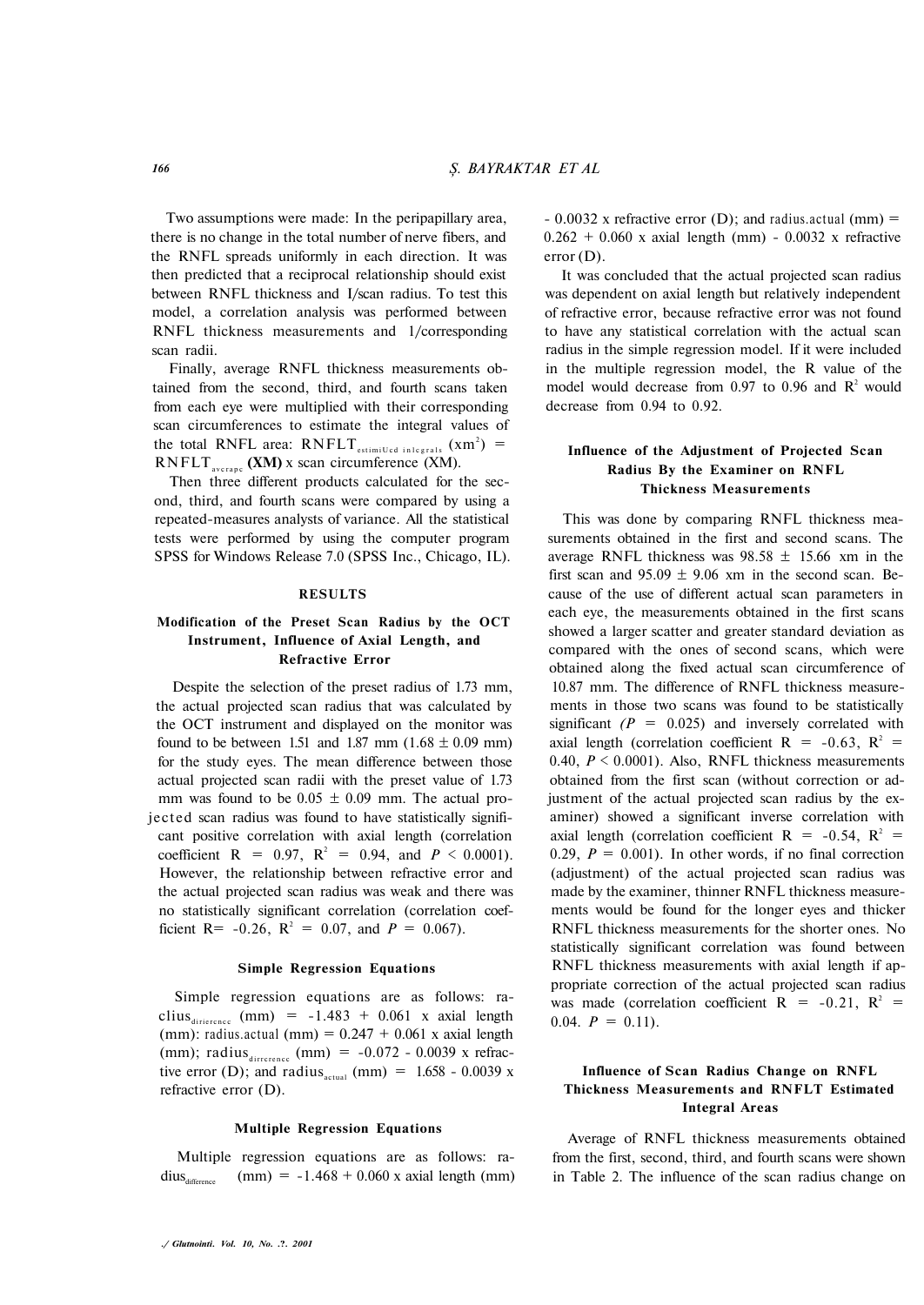TABLE 2. *Average (RNFLT) measurements obtained in foıır consecutive seans using different radii* 

| Radius                      | Average<br>RNFLT (xm) | Range<br>(xm) |
|-----------------------------|-----------------------|---------------|
| Variable (average, 1.68 mm; |                       |               |
| range, 1.51-1.87 mm)        | $98.58 \pm 15.56$     | 63-124        |
| 1.60<br>mm                  | $103.29 \pm 9.38$     | $85 - 123$    |
| 1.73<br>mm                  | $95.09 \pm 9.06$      | $77 - 113$    |
| 1.85<br>mm                  | $88.60 \pm 9.05$      | 69-102        |

the RNFL thickness measurements was statistically significant by a repeated-measures analysis of variance *(P <*  t).0001). It could be easily seen that average RNFL thickness decreased as the scan radius increased. A strong and statistically significant correlation vvas found betvveen RNFL thickness and 1/scan radius (correlation coefficient R = 0.411, R<sup>\*</sup> = 0.169, *P* < 0.0001). The average  $RNFLT_{\text{estimated integral}}$  areas for the second, third, and fourth seans are shovvn in Table 3. Those three  $RNFLT<sub>estimated integral</sub>$  areas were close to each other, and no statistically significant difference betvveen those vvas found by a repeated-measures analysis of variance *(P -* 0.521).

## **DISCUSSION**

Although OCT technology allows high-quality crosssectionai images of the retina in vivo, quantitative measurement of RNFL thickness and contour stili pose some technical difficulties. Some researchers have pointed out that OCT seans vvere closely matched vvith retinal histology, vvhereas others have failed to show such a correspondence. $1-3,11-14$  Also, despite the increasing use of OCT for detection of new glaucoma cases and follow-up of established cases, disproportionate results betvveen OCT and other structural tests, such as red-free nerve fiber layer photography, nerve fiber analyzer (NFA), and Heidelberg Retina Tomograph (HRT), could occasionally, be detected in some instances.<sup>8</sup>

The following issues could be suggested as potential sources of the discrepancy betvveen RNFL thickness measurements obtained by OCT vvith those found in histologic measurements in the same retinal locations: inadequate resolution power and light source,<sup>15</sup> limited

**TABLE-3.** *Average (RNFLTesttimated integral) values for the repeated seans* 

|                         | Average                           |                        |
|-------------------------|-----------------------------------|------------------------|
|                         | $(RNFLT_{estimated}$<br>integral) | Range                  |
| Radius                  | (xm2)                             | (xm2)                  |
| 1.60 mm or $1,6(X)$ u.m | $1,038,020 \pm 94,232$            | 854, 250 - 1, 236, 150 |
| 1.73 mm or 1,730 u.m    | $1,034,2<\chi$ 99,700             | 836,990-1,228,310      |
| 1.85 mm or 1,850 jj.m   | $1,030,300 \pm 105.260$           | 801,780-1,185.240      |

number of test points,<sup>5,15</sup> directional reflectance property of  $RNFL^{15-17}$  (deviation from perpendicular orientation of only 8° vvould cause RNFL signal to decrease by a factor of 10), instrument's softvvare which delineates the borders of RNFL and calculating RNFL thickness,<sup>15</sup> inadequate pupillary dilation, media opacities, ocular magnification,<sup>18</sup> natural variability of axon count, inadequate histologic data on topographic anatomy of human  $RNFL$ ,  $^{13,14}$  and patient age. Because of these difficulties, normal databases could not be developed. Because the causes are diverse, solutions must be different for each of these technieal issues. Resolution povver, light source, number of test points, and softvvare improvements have been recently addressed in a second-generation OCT de-19

vice.

More clinical studies are needed to understand the influence of pupil size, media opacities, and patient age on RNFL thickness measurements, and histologic studies are necessary for improving our understanding of normal topographical anatomy of the RNFL and axon count of patients vvith and without glaucoma. Conversely, improving the accuracy of RNFL thickness measurements can also be possible vvithout any need for modifying the softvvare or hardware of the currently available instrument by simply taking the measurements along identical cireles in every circumstance and trying to keep the actual scan parameters constant. To our knowledge, there has been no published study investigating the patientrelated factors influencing the actual scan size projected onto the peripapillary RNFL by the OCT instrument. The effects of magnification during optic nerve head topographic measurements vvere published, and appropriate softvvare for its correction vvas integrated into optic nerve head analysers such as  $HRT$ .<sup>20,21</sup> In a study in which various methods for correction of ocular magnification vvere compared, it vvas found that axial length vvas the most important parameter, and keratometry and refraetive error vvere not found to be as accurate as axial length.<sup>20</sup> In another study, the magnification characteristics of various fundus imaging systems vvere investigated and the researehers found that there vvere tvvo different groups of instruments. In most of them, the magnification vvas found to depend only on the axial length (telecentric systems), vvhereas the magnification in the remaining instruments vvas found to be somewhat influenced by the refraetive error also (nontelecentric sys $tems$ ).<sup>22</sup> In the telecentric systems, any emergent ray of light from the fundus becomes parallel to the optical axis after refraction by the camera's imaging system. $22$ 

During an OCT examination, the selected preset scan radius is automatically modified by the instrument's softvvare and the calculated actual scan radius is displayed on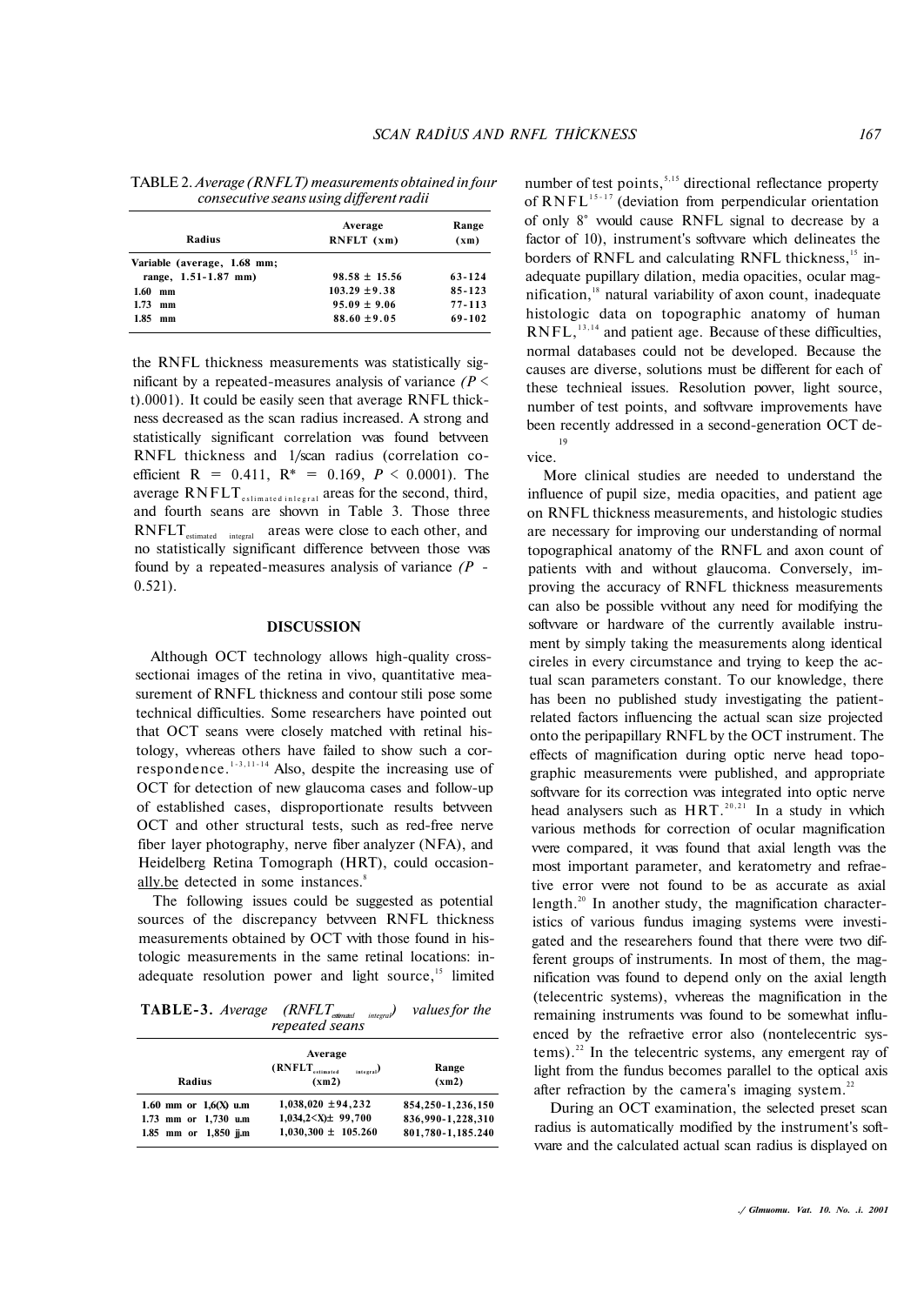the monitor. This modification of the preset scan radius is assumed to be performed to overcome the magnification produced by the patient's eye. However, the automalic correction of ocular magnification by the OCT instrument does not mean that adjustment of the scan radius has been completed. A final correction should be made to reach the desired scan parameters because the actual scan radius has been already changed by the instrument. The OCT instrument does not automatically make that final correction and the examiner herself must make it by using a control knob, not by changing the preset parameters.

In the current study, the first investigated issue was how the OCT instrument could calculate the ocular magnification and modify the preset scan parameters. To answer this, we used statistical methods to find out the influence of some patient-related parameters, such as axial length and refractive error, because no information was given by the manufacturer in the instruction manual. It was found that axial length was the primary determinant of the actual scan size projected on the RNFL, whereas the influence of refractive error was small and could be negligible. It was found that for each 1-mm increase in axial length, the actual projected scan radius increased approximately 0.06 mm or 3.5% (e.g., from 1.73 to 1.79 mm). Whereas large changes in refractive error, for example  $\pm 10$  D would result in only a 0.03-mm  $(\pm 2\%)$  change in actual scan diameter. Because the magnification of the OCT instrument highly depended on axial length, it could be classified as a telecentric imaging device.

In our study, RNFL thickness measurements that were obtained after final correction made by the examiner were found to be statistically different from those found by merely entering the preset scan radius without correction of the scan radius by the examiner. If final correction was not performed by the examiner, the RNFL thickness would be found to be thinner than it was in long eyes, probably because scans were generated at much longer distances from the optic disc, and thicker in short eyes because of the proximity of the scanning circles to the optic disc. The amount of measurement error was found to be statistically correlated with axial length data. This will ultimately lead to increased incidence of glaucoma diagnosis (because of a thinner RNFL) in myopic eyes with longer axiallength and decreased incidence (because of a thicker RNFL) in hyperopia patients with short axial lengths during OCT examinations. This is an important finding and implies that final correction of the actual projected scan radius, already modified by the instrument, should be done in every patient and especially in the studies investigating the relationship of RNFL thickness measurements with axial length or refractive error. Although not investigated in the current study, estimates of sensitivity, specificity, and areas under the receiver operating characteristic (ROC) curve for differentiating between eyes with and without glaucoma may be improved by obtaining RNFL thickness measurements after appropriate correction of actual scan radius.

The optimal scan radius or circumference along which RNFL thickness measurements should be performed has not been adequately investigated and is still unknown. Schumann et al. $2$  recommended the use of a 3.45-mm circumference because they pointed out that it was associated with better reproducibility. In our study, RNFL thickness was found to become thinner as the scan radius and circumference were increased. This was evident also after final correction of the actual scan radius by the examiner. A reciprocal relationship was found between the RNFLT and scan radius. RNFL thickness measurements were found to be proportional to **I**/scan radius. This was not an unexpected result because it was assumed that there was no change in the total number of nerve fibers in the peripapillary region and that the RNFL spread uniformly in each direction. Because of the dependence of RNFL thickness measurements to the scan radius and thus circumference as shown in the current study, separate nomograms must be developed for each particular scan radius or other measures independent of and not influenced by the scan radius must be found.

Retinal nerve fiber layer total area could be such a parameter. It was assumed to give a more meaningful estimation of the total amount of retinal nerve fiber bundles, whereas RNFL thickness showed only the density. We knew from histologic studies that RNFL thickness and density decrease as the distance from optic nerve head increases.<sup>13,14</sup> Also, especially in cases of high myopia and tilted discs, RNFL thickness may show localized differences that do not usually imply an abnormality and RNFL total area can be in the normal range.

In the current study, RNFL total area could be only roughly estimated by multiplying the average RNFL thickness by its corresponding scan diameter along which it was obtained. Because it was only an estimation, we termed it  $RNFL$ <sub>cstimated integrals</sub> Although we used  $RNFL$ <sub>cstimated integrals</sub> instead of the true RNFL total area, we found that three different  $\text{RNFL}_{\text{\tiny estimated integrals}}$ 

calculated for three consecutive scans (by using different scan radii) taken from the same eye were found to be statistically similar. Because  $RNFL_{\text{estimated}}$  integrals were found to be independent of the scan radius and were relatively constant for a particular eye, it was concluded